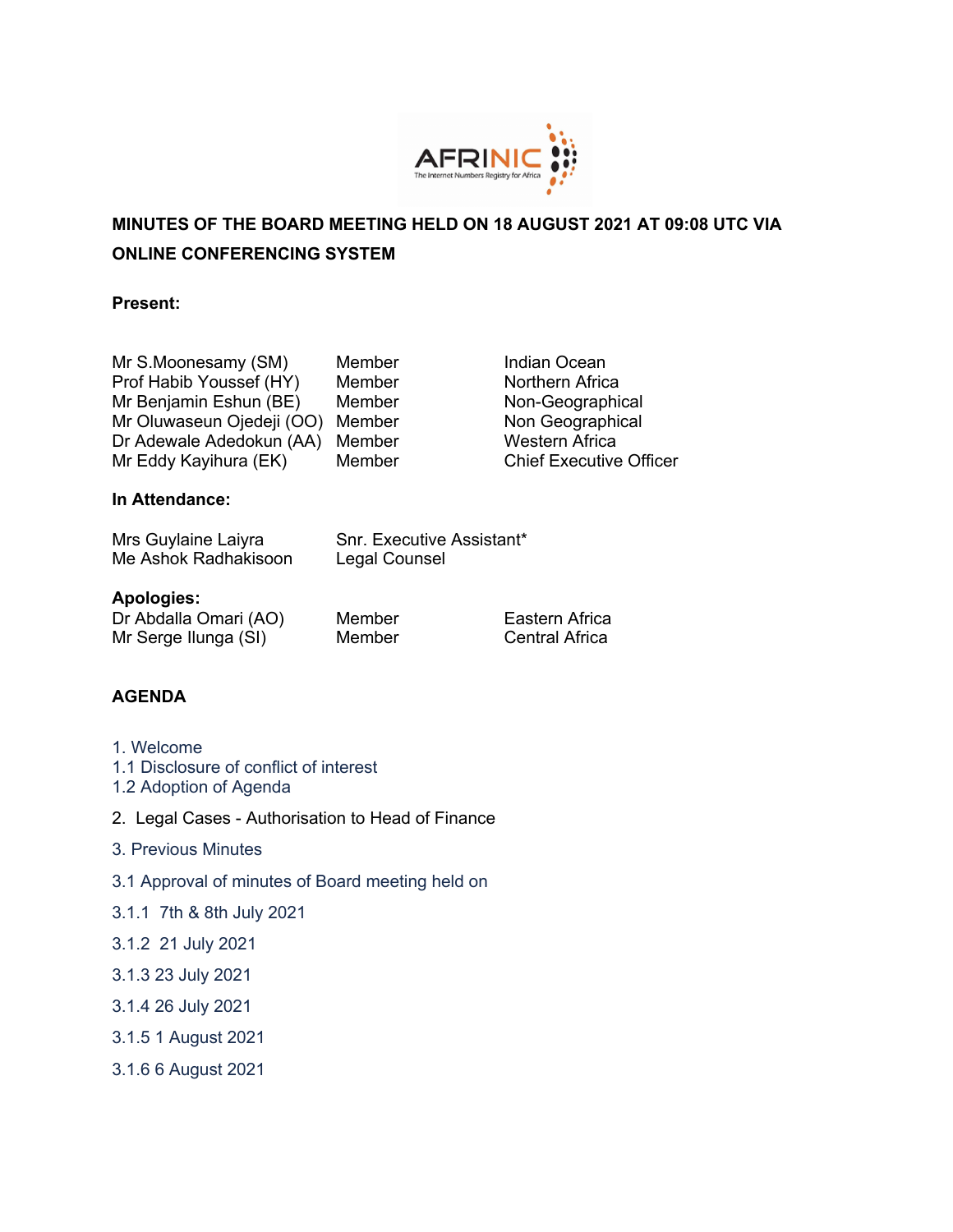3.2 Matters Arising 4. Review of Action Items 5. Reports 5.1 Audit Committee 5.2 Finance Committee 5.3 Remuneration Committee 5.4 Governance Committee 5.5 Reform Committee 5.6 CEO Report 5.7 Chair Update 6.0 AFRINIC - Way Forward 7.0 AoB 8.0 Next Board Meeting

## **BUSINESS OF THE DAY**

### **1. Welcome**

The Chair welcomed the members present and opened the meeting at 09:08 UTC.

A roll call was carried out to confirm quorum.

### **1.1 Disclosure of Conflict of Interest**

There was no declaration of conflict of interest.

### **1.2 Adoption of Agenda**

The Agenda was approved with amendments. Proposed HY. Seconded EK.

### **2. Legal Cases - Authorisation to Head of Finance**

The Board took note of the urgent requirements for an authorisation to the Head of Finance and Accounting to file an affidavit on behalf of AFRINIC, in order to seek the removal or reduction of the amounts frozen following the Attachment Order dated 23 July 2021.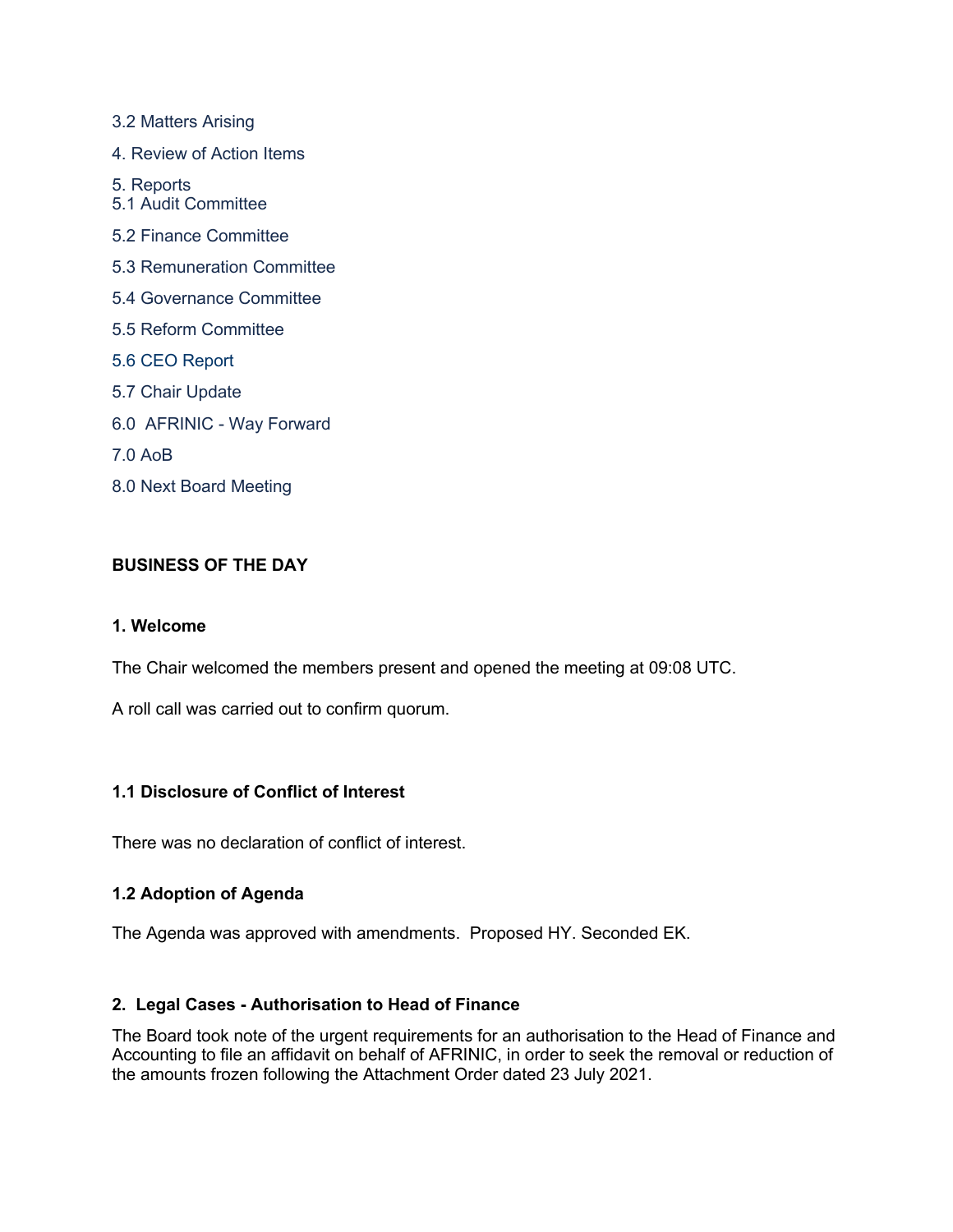One member OO pointed out that the Board should act as a responsible Board when it comes to oversight of the Board during this very difficult situation towards ensuring that the legal processes run smoothly to the extent that the legal cases are resolved quickly and in a timely manner. He was of the view that it is very inappropriate that as advised by the external legal counsel the Board did not allow for an overall authorisation or resolution allowing the CEO to act and provide updates to the Board for the whole legal cases rather than having to come to the Board each and every time for approval. As such, the member OO does not support the resolution as proposed.

### **Resolution 202108.627**

**WHEREAS** the Board has been informed of the urgency of initiating an application on behalf of African Network Information Centre (AfriNIC) Ltd, also known as AFRINIC, in order to seek the removal or reduction of the amounts frozen following the Attachment Order dated 23 July 2021. **RESOLVED** to authorise Mr. Nirmal Manic, Head of Finance and Accounting, to represent AFRINIC for the purposes of the present application as well as to affirm such affidavit(s) and perform such other act(s), as may be required, on its behalf in connection thereof.

Proposed EK. Seconded HY. Resolution passed. YES VOTE = SM AA HY BE EK NO VOTE = None ABSTENTION VOTE = OO

*The Board took a break at 09:36 UTC to allow the Management to process the resolution and resume at 09:43 UTC.*

#### **3. Previous Minutes**

#### **3.1 Approval of minutes of Board meeting held on**

- **3.1.1 7th & 8th July 2021**
- **3.1.2 21 July 2021**
- **3.1.3 23 July 2021**
- **3.1.4 26 July 2021**
- **3.1.5 1 August 2021**
- **3.1.6 6 August 2021**

Some Board members expressed a concern about the quality of the contents of the draft minutes. The approval of last minutes is deferred to the next board meeting.

#### **3.2 Matters Arising**

None.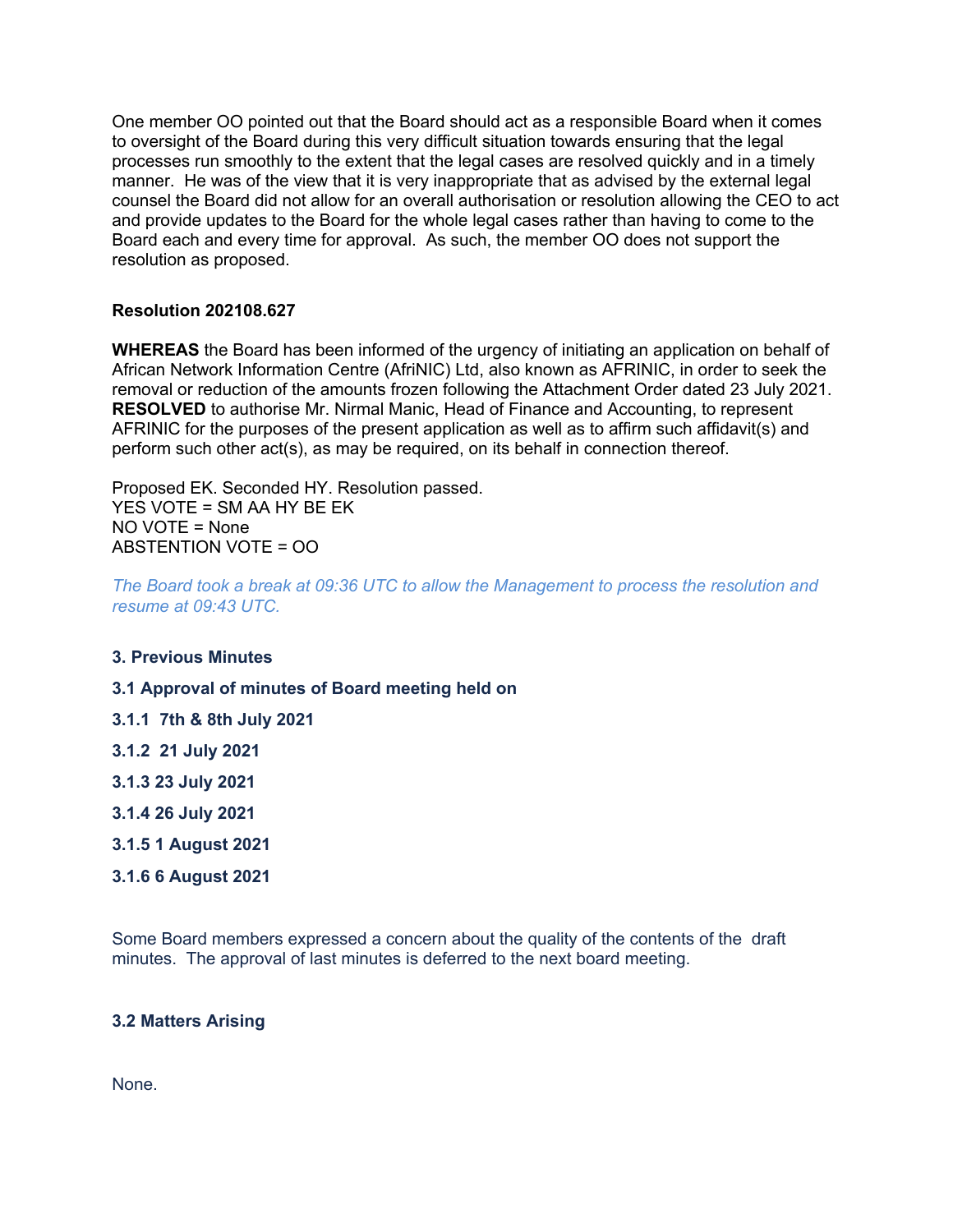#### **4. Review of Action Items**

**Action Item 202108.01:** The Finance Committee to review the board paper with regards to the cost implications and different scenarios to run AFRINIC services; the Committee to report to the Board on 3rd August 2021.

**Status:** Action Item to be closed. Completed

**Action Item 202107.01:** The CEO to contact the Company Secretary to do needful with respect to the Registrar of Companies.

**Status:** Action Item to be closed. Completed

**Action item 202107.01**: The CEO and Head of Finance to follow up on the financial implications of freezing the accounts.

**Status:** Action Item to be kept Open till the bank accounts are unfreezed.

**Action Item 202107.01:** The Finance Committee to review the fees and discount policies by September 2021 and report to the Board.

**Status:** Action Item to be kept Open.

**Action Item 202107.03:** The Management to provide the Audit Committee with clear timelines attached to the intended processes and targets to be achieved for the bulk whois incident. Deadline by August 2021.

**Status:** Action Item to be kept Open.

**Action Item 202107.03:** The Management to provide the Audit Committee with clear timelines attached to the intended processes and targets to be achieved for the bulk whois incident. Deadline by August 2021.

**Status:** Action Item to be kept Open.

**Action Item 202107.04:** The CEO to prepare a response to the email Anthony Ubah and circulate to the Board by 10th of July 2021.

**Status:** Action Item to be closed. Completed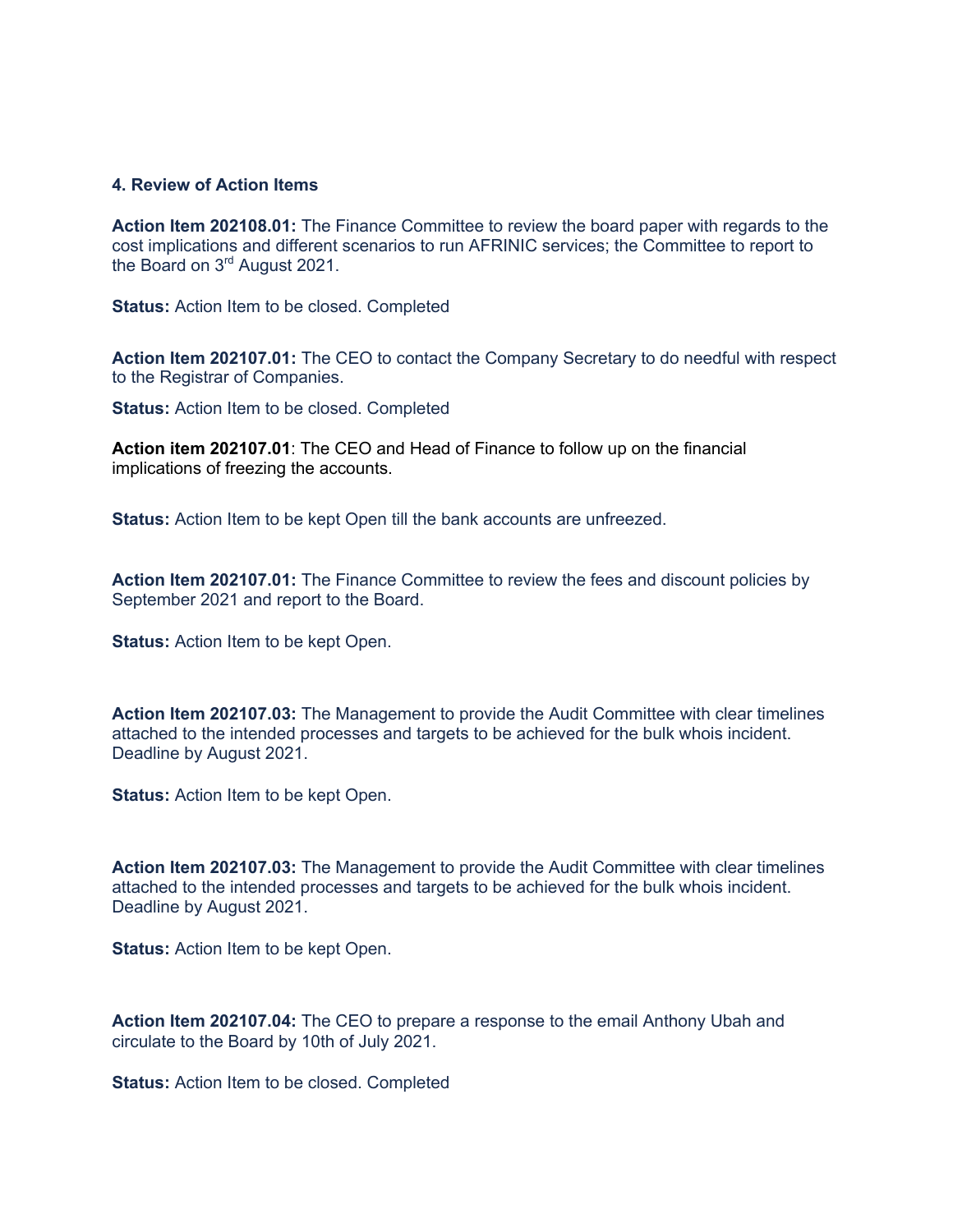Action Item 202107.05: The Remuneration Committee to review the CEO KPIs and report to the Board by 10 August 2021.

**Status:** Action Item to be kept Open. New deadline in 10 October 2021

**Action Item 202106.01:** The Committees are to review their respective ToRs and submit to the Board by end of June 2021.

**Status:** Action Item to be kept Open.

**Action Item 202106.02:** The Finance Committee to review the delegation of authority and Bank signatories; and report to the Board by end of June 2021.

**Status:** Action Item to be kept Open. New deadline end October 2021

**Action Item 202105.01**: The Audit Committee to meet with the Management and the external auditor on the Customer Service Report. The Committee to report back to the Board end of July 2021.

**Status:** Action Item to be kept Open. New deadline end September 2021

**Action Item 202101.01 :** The Audit Committee to follow-up on the recommendations made on the FIRE Programme Audit Report. Deadline end of February 2021.

**Status:** Action Item to be kept Open. New deadline end August 2021

**Action Item 202012.01:** The Finance Committee to review the Reserve Policy as per resolution 201801.60 and report back to the Board by end of February 2021

**Status:** Action Item to be kept Open. New deadline end September 2021

**Action Item 202006.02:** The AuditCo to share the Business Continuity Plan by 17 June 20 to the Board for approval.

**Status:** Action Item to be kept Open.

**Action Item 201905.04:** The CEO to review the current Travel Policy. The Remuneration Committee to oversee the implementation and report to the Board

**Status:** Action Item to be kept Open. New deadline end September 2021

**5. Reports 5.1 Audit Committee**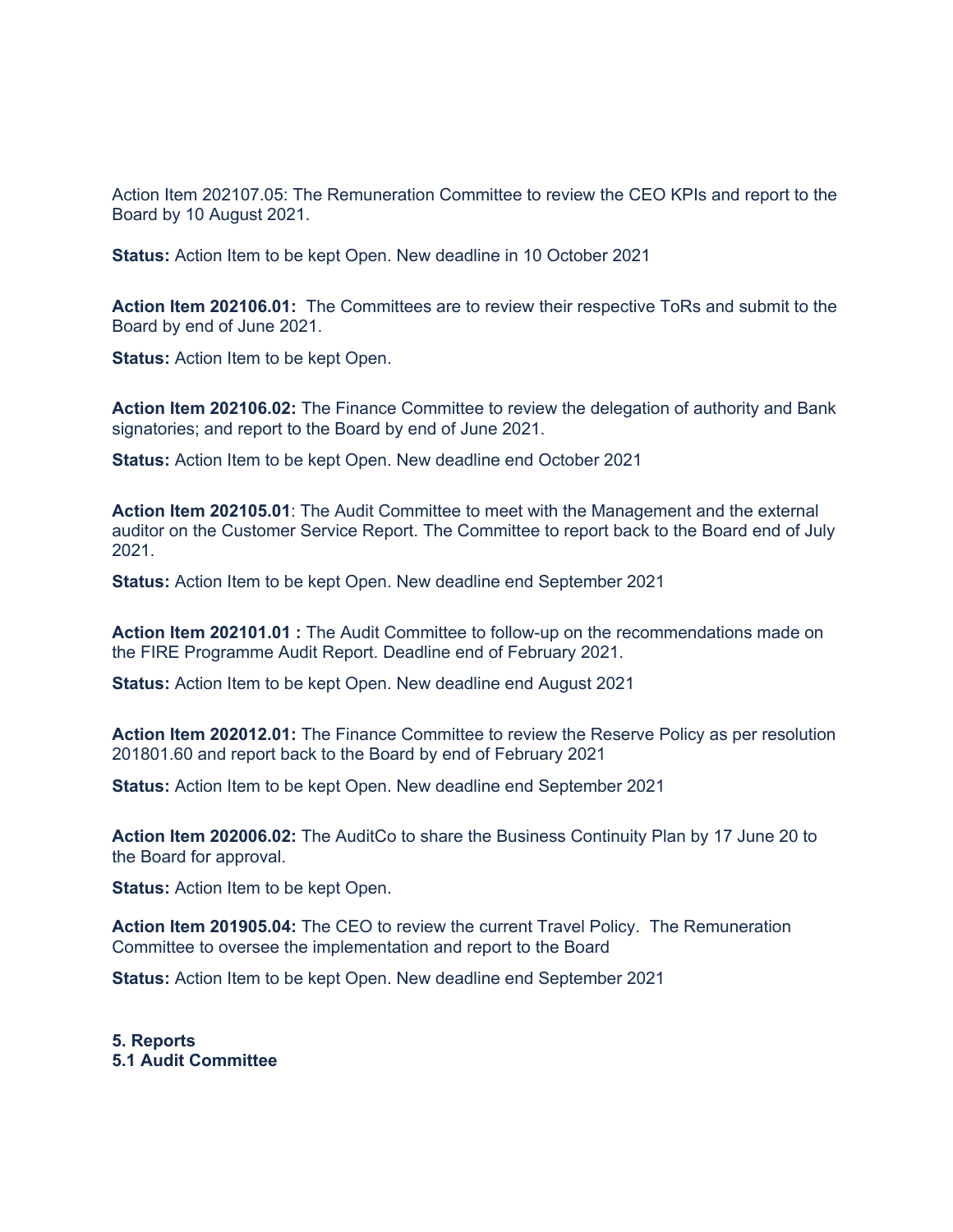The Chair of the Audit Committee apprised the Board that the Committee has not met due to lack of quorum and the need to reconstitute the committee pursuant to the resignation of one member ME.

#### **Resolution 202108.627**

WHEREAS one member of the Audit Committee has resigned; RESOLVED to reconstitute the Audit Committee with Benjamin Eshun, Serge Ilunga and Prof Habib Youssef Proposed BE. Seconded AA. Resolution passed

#### **5.2 Finance Committee**

The Board took note of the report of the Finance Committee and its recommendations for approval as follows:

### 1. **AFRINIC Financial report for Quarter 2**

The financial report for Quarter 2 was approved as presented. The short version of the report to be published online.

### 2. **Amendment of AFRINIC Invoice.**

The Board took note of the recommendation of Management to amend the current invoice template used by AFRINIC and to implement the suggested footnotes as presented.

#### 3. **Discount Policy**

The Chair referred the Discount Policy to be reviewed together with the Fees Review Policy.

### **4. Current financial status of AFRINIC.**

The Board took note of the current financial status of the company. All AFRINIC's accounts are currently frozen by the Court. It is noted that despite the freezing order, the Finance Team has reported payment of 185 000 USD into the bank accounts by Members after the attachment order. The organisation does not have any cash flow and is indebted to suppliers to the tune of 75000 USD monthly.

The CEO informed that some of the suppliers are ready to grant AFRINIC a grace period till the end of October to pay invoices.

The Chair requested for a weekly report on the financial status.

### **5. Managements' activity**

### [REDACTED]

*AA lost connection at 11:22 UTC and resumed at 11:28 UTC.* 

### **5.3 Remuneration Committee**

The Board took note of the report of the committee.

The recruitment of the COO is presently on hold as per the request from the Chairman due to the current freezing of AFRINIC bank accounts.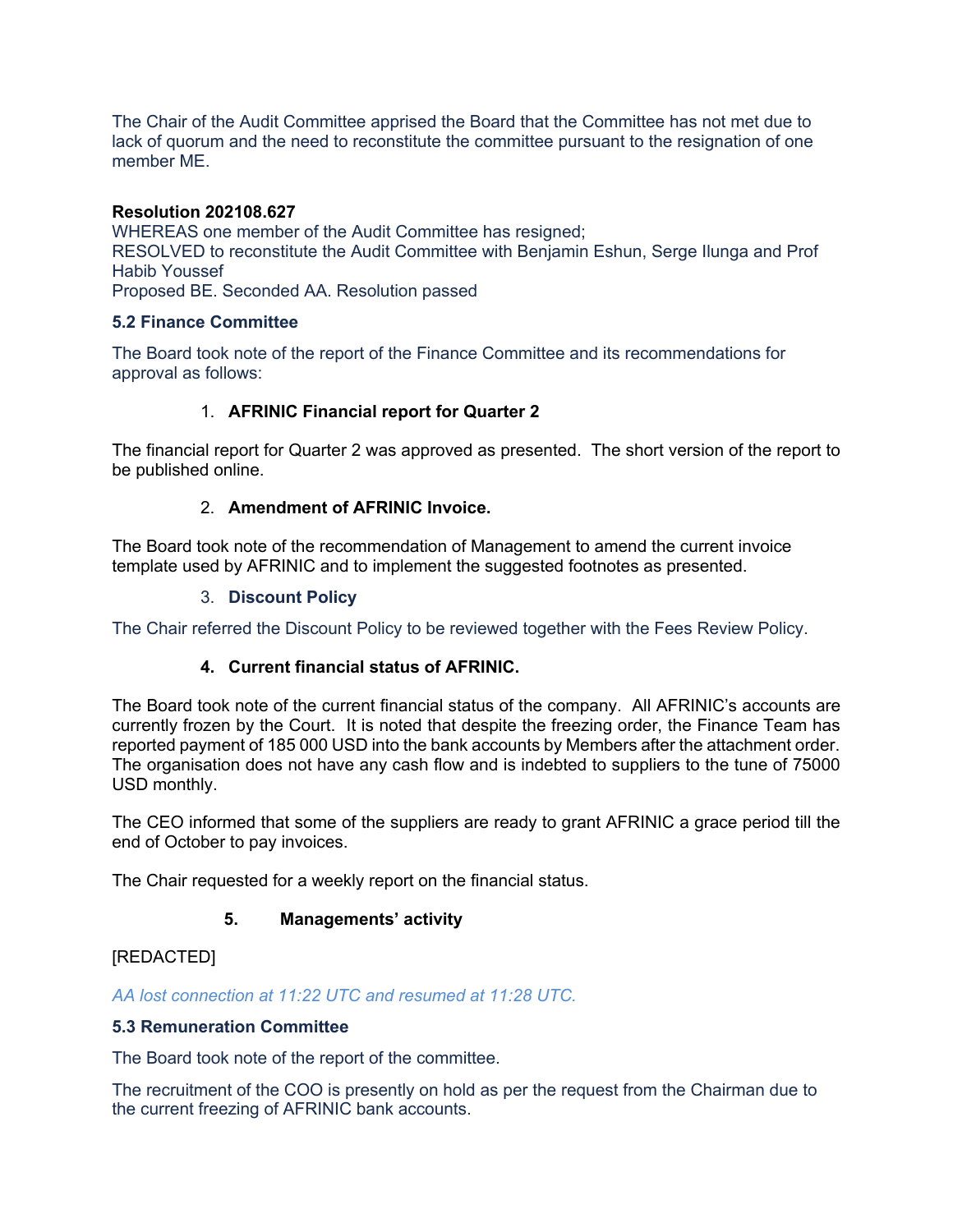The Committee received confirmation that all AFRINIC staff has been paid for July salary except for 3 staff.

The committee recommended to appoint a new member to the Remuneration Committee pursuant to the resignation of one member.

#### **Resolution 202108.629**

WHEREAS one member of the Remuneration Committee has resigned; RESOLVED to reconstitute the Remuneration Committee with Prof Habib Youssef, Oluwaseun Ojedeji and Benjamin Eshun Proposed HY. Seconded OO. Resolution passed.

#### **5.4 Governance Committee**

The Governance Committee has extended the call for comments on the AFRINIC Code of Conduct and is presently waiting for the outcomes.

#### **5.5 Reform Committee**

No new update. The Committee has not met yet.

The CEO informed that with the current crisis situation, there might be the need for other reforms to be done and the Reform Committee could be asked to further consider the present AFRINIC situation.

#### **5.6 CEO Report**

The Board took note of the CEO Report.

The Chair requested that there should be a regular report from the CEO to have an oversight of the AFRINIC Operations.

The CEO pointed out that there is presently a crisis and operations should not be expected to run normally in line with all the Courts Hearings.

#### **5.7 Chair Update**

The Board took note of the report of the Chairman, namely on the chronology of events related to the legal cases and freezing order. He reported having received requests for press interviews' and has held meetings with the RIRs with regards to the legal Cases.

The Chair advised to put on hold the matters pertaining to the Appeal Committee and the Recall Committee.

Some members of the Board raised concern, indicating that its important to get the Appeal and Recall committees back on track, noting that we cannot simply stop all other important tasks that keeps the organization running because of court cases